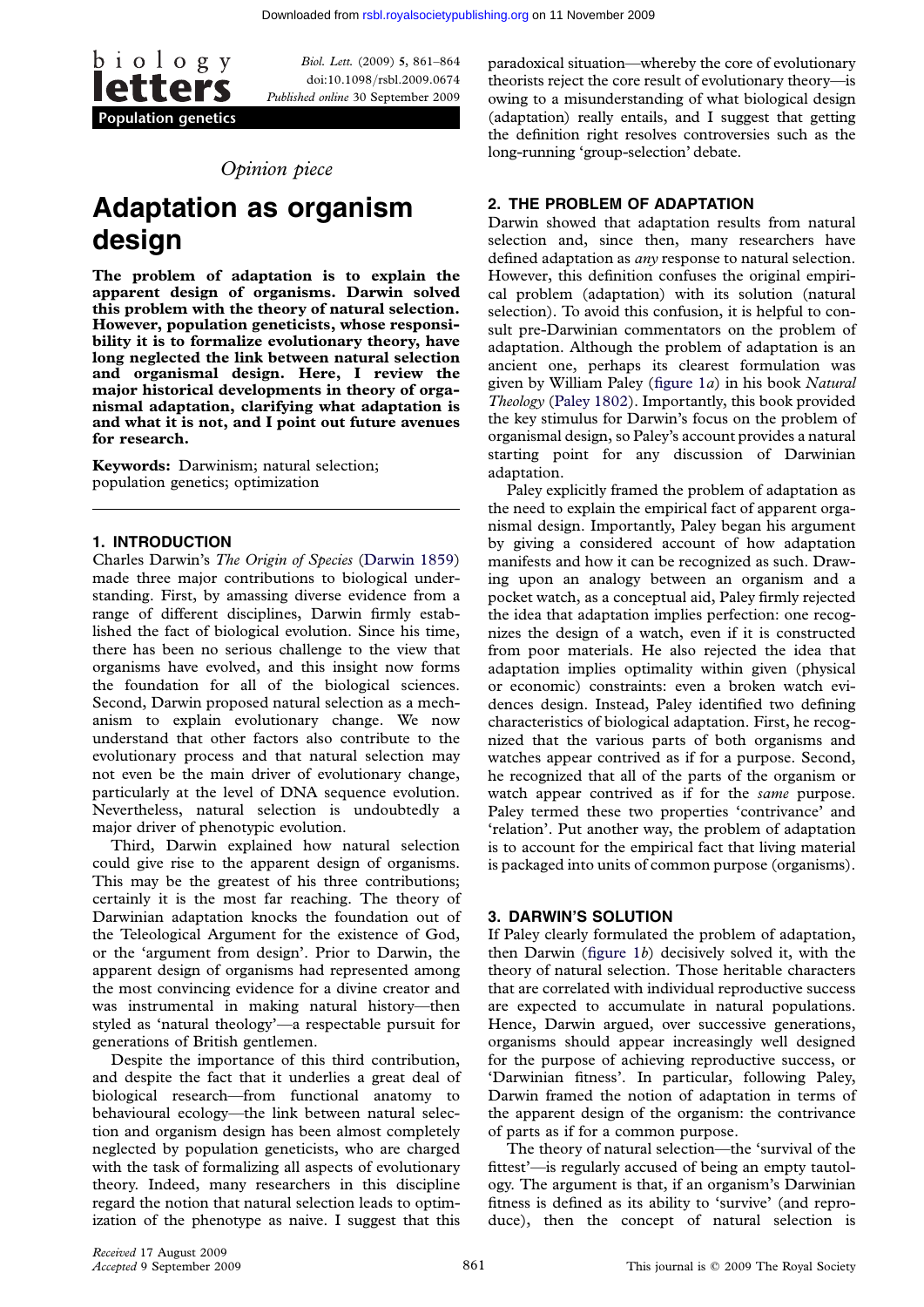<span id="page-1-0"></span>862 A. Gardner Opinion piece. Adaptation as organism design



Figure 1. Key developments in adaptationism. (a) William Paley (1743–1805) formulated the problem of adaptation as the need to explain the apparent design of organisms (image courtesy of the National Portrait Gallery, London). (b) Charles Darwin (1809–1882) solved the problem of adaptation with the theory of natural selection. (c) R. A. Fisher (1890–1962) framed Darwinism in population-genetical terms (image courtesy of the National Portrait Gallery, London). (d) William D. Hamilton (1936–2000) developed the theory of social adaptation (image courtesy of the family of W. D. Hamilton).

circular and has no empirical value. The error here is to suppose that Darwinism is simply a theory of evolutionary dynamics, and the apparent tautology vanishes when one understands that Darwinism is really a theory of organismal design. It is possible to imagine worlds where organisms are designed to boil water or write poetry. The empirical value of Darwinism owes to it identifying that, in this world, organisms are designed to achieve reproductive success. Thus, Darwinism not only explains the origin of adaptation, but also its ultimate function.

### 4. FORMAL DARWINISM

A shortcoming of Darwin's argument is that it is given verbally. Today, evolutionary theory is properly framed

in mathematical terms and with reference to the genetics of populations. The formal link between mathematical population genetics and Darwinism was developed by R. A. Fisher (figure 1c), in his book *The* Genetical Theory of Natural Selection [\(Fisher 1930](#page-3-0)). Together with J. B. S. Haldane and Sewall Wright, Fisher is celebrated for synthesizing Darwinism with Mendelism, revealing that these are complementary not conflicting—theories of the evolutionary process.

However, Fisher also made two further crucial contributions to the theory of Darwinian adaptation. First, he made the notion of Darwinian fitness concrete, by defining it as the organism's expected asymptotic contribution of genes to future generations or 'reproductive value'. Second, he showed that natural selection always acts to increase the mean fitness of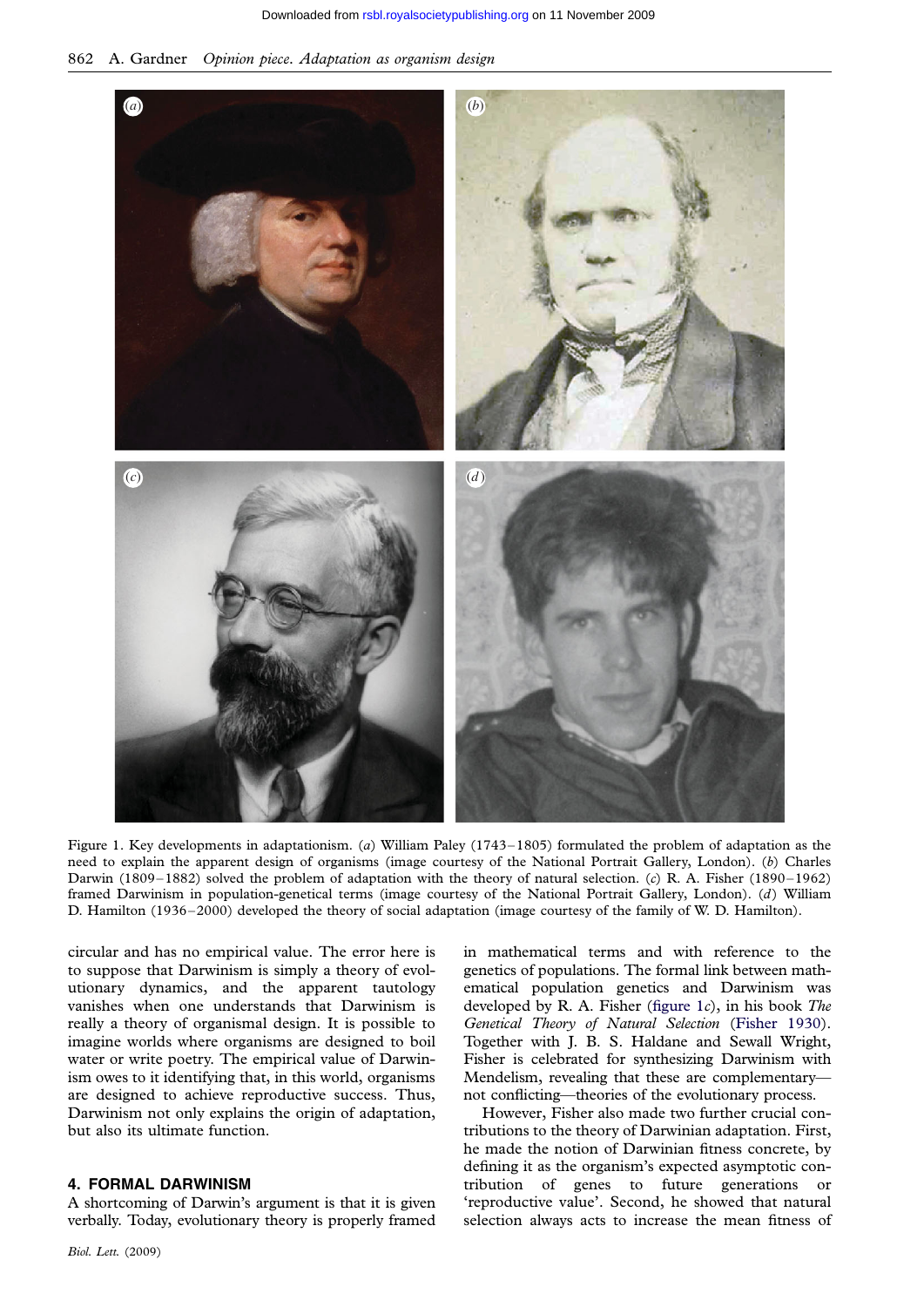the population, in what he termed the 'fundamental theorem of natural selection' (FTNS). Fisher interpreted this as proof that organisms will appear increasingly designed as if to maximize their Darwinian fitness.

The FTNS has suffered a chequered history. For a long time, it was widely interpreted as a naive statement that populations evolve in the direction of increasing mean fitness, as captured in the notion of the 'adaptive landscape' (which Fisher detested). Models incorporating non-selective effects, such as recombination between interacting loci, were devised to show that the fitness of populations may decrease (e.g. [Moran 1963\)](#page-3-0). Thus, the FTNS was rejected, and with it any notion of fitness maximization. Since then, population geneticists have regarded branches of evolutionary biology that make use of fitnessmaximization principles as deeply suspect, despite their empirical success. More recently, population geneticists are coming to appreciate the correctness of the FTNS, on the understanding that it describes the action of natural selection only, and not the whole of evolutionary change in fitness (see [Crow 2002](#page-3-0) for a review)—although the usefulness of such a partial result is disputed. The importance of the FTNS is that it isolates the part of evolutionary change that constitutes adaptation.

Fisher employed the FTNS as if it were formal justification for seeing organisms as economic, fitness-maximizing agents. However, the mathematical structures that properly capture such concepts rest in optimization theory, whereas the FTNS speaks only of dynamics. So, while the FTNS is correct, it does not quite realize Fisher's goal. Recently, a formal link between natural selection and optimization theory has been established by Alan Grafen (reviewed in [Grafen 2007](#page-3-0)). Specifically, Grafen has demonstrated a mathematical equivalence (isomorphism) between the dynamics of gene-frequency change under the action of natural selection and the optimization view of organisms as fitness-maximizing agents. Echoing Paley, this work makes no claim that natural selection results in optimality, but rather it accounts for the contrivance exhibited by the organism: the heritable component of the phenotype is moulded—through the medium of gene-frequency change—according to a design objective of fitness maximization. And it accounts for the relation (common purpose) of the component parts of the organism: all gene-frequency change is governed by the same design objective, under the assumption of Mendelian inheritance. However, this formal approach has also clarified that the maximand is not always the individual's personal fitness: a more general design objective emerges if social interaction is permitted.

#### 5. SOCIAL ADAPTATION

Organisms do not always appear designed to maximize their personal reproductive success. Sterile workers in social-insect colonies display exquisite adaptations that benefit other members of their community, rather than promoting their own reproductive success. Darwin suggested that the traits of sterile workers are shaped by natural selection operating upon the

Biol. Lett. (2009)

reproductive members of the colony who, being their close relatives, are expected to carry heritable tendencies for such traits in latent form. This suggestion was developed into the modern theory of kin selection, by W. D. [Hamilton](#page-3-0) (figure  $1d$ ) in the 1960s. Hamilton [\(1964\)](#page-3-0) showed that the ultimate criterion for a trait to be favoured by natural selection is for it to increase the overall reproductive success of all the individual's relatives (including itself ), weighting each increment by the bearer's genetic relatedness to the recipient. Thus, biological adaptation functions to maximize this 'inclusive fitness', rather than personal fitness.

Recently, the established inclusive-fitness paradigm has been challenged by proponents of multilevel selection [\(Wilson & Wilson 2007\)](#page-3-0). However, the inclusive-fitness result is obtained irrespective of whether natural selection is considered as operating through direct- and indirect-fitness effects (the kin-selection approach) or through within-group and betweengroup fitness effects (the multilevel-selection approach). Irrespective of the strength of group selection, adaptation occurs at the level of the individual organism, where it functions to maximize the bearer's inclusive fitness. By contrast, adaptation only rarely occurs at the level of the group: the action of natural selection only corresponds to the design principle of group-fitness maximization if within-group selection is absent [\(Gardner &](#page-3-0) [Grafen 2009](#page-3-0)). This explains why honeybee hives and the Portuguese Man o'War have the appearance of 'superorganisms'—here, within-group selection is largely abolished owing to policing mechanisms and clonal relatedness, respectively—whereas most social groups do not. Confusion between group-level selection (which is ubiquitous) versus group-level adaptation (which is rare) has been a major contributing factor to the longevity of the empirically vacuous group-selection controversy.

# 6. WEAK VERSUS STRONG ADAPTATIONISM

It is useful to make a distinction between 'weak' versus 'strong' forms of adaptationism. I have focused upon the weak form: i.e. recognition that organisms appear designed to maximize their inclusive fitness, without implying that they are optimally designed in this respect. This property of organisms is attributed to the action of natural selection, which need not be the sole (or even the main) driver of evolutionary change. The usefulness of weak adaptationism is that it permits biologists to describe organisms and their traits in purposeful, functional, intentional terms. Such language is not necessary, but it is extremely useful. Not only does it provide biologists with a powerful shorthand—which can be translated with fidelity into the mathematics of gene-frequency change—but it also defines whole (and successful) programmes of research. For example, on the evolution of altruism.

By contrast, strong adaptationism is the extreme view that organisms are optimally designed, owing to natural selection being the sole factor in evolution. This cannot be defended as an accurate view of the natural world, and indeed much anti-adaptationist literature has been directed against this caricature.